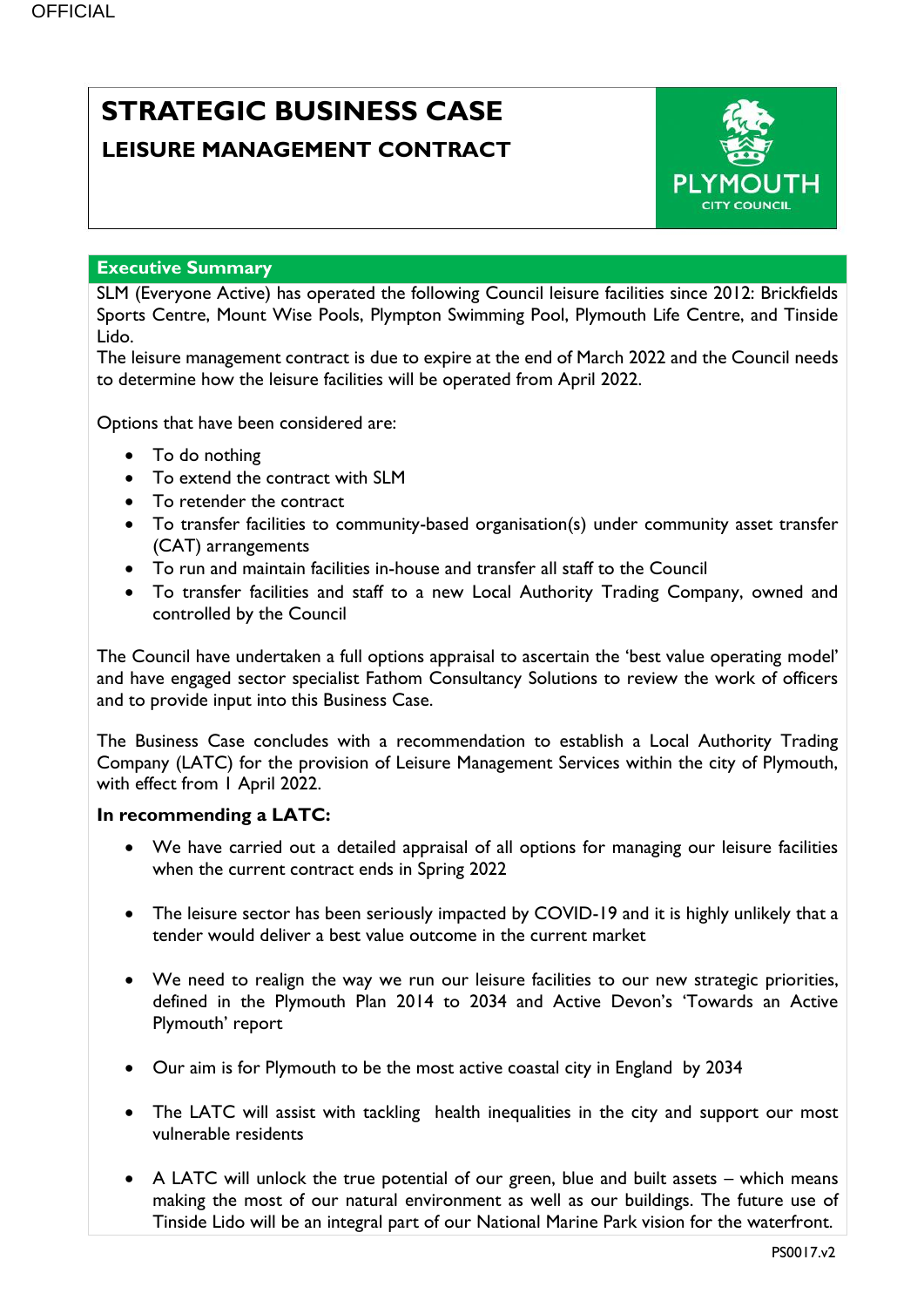- We need to address operational challenges, including ageing stock(Plympton Swimming Pool) and a core offer (Brickfields) that no longer meets the physical activity needs of the community
- Moving to a Local Authority Trading Company (LATC) model will enable the service more flexibility to meet the city's strategic needs. It also provides a longer-term solution than a short-term extension to the current contract.
- We estimate moving to an LATC would bring a small net benefit of £12,000 over a fiveyear period (including start-up costs of approximately £514k) but there is potential to generate a further saving of around £382,000 through service transformation and investment in facilities – which also means an improved service to customers.

## **Background Information**

In 2011, the Authority awarded a 10-year (2012-2022) Leisure Management Contract (LMC) to Sports and Leisure Management Ltd (SLM – Everyone Active) to operate: The Plymouth Life Centre (PLC), Mount Wise Pools, Brickfields Sports Centre, Plympton Swimming Pool (PSP) and the Tinside Lido.

This followed a realignment of the Council's leisure stock, an investment of circa £40m to build the PLC (2012) and an options review for the future management of the service (2011). Prior to 2011, the leisure facilities had been operated by a mix of service providers; Mayflower Leisure Trust, PCC, Plymouth Pavilions, Plymouth Diving and Devonport Community Leisure Ltd.

The leisure facilities are a high-profile front facing public service, which help to deliver wellbeing outcomes; particularly in relation to physical activity. Approximately 1.8m attendances are recorded across the 5 facilities annually, with 1.4m of these attendances attributed to the PLC, making it one of the busiest leisure facilities in the UK. The current contract value is £615,164 per annum.

The leisure management contract is due to expire at the end of March 2022 and the Council needs to determine how the leisure facilities will be operated from April 2022.

# **Impact of COVID-19**

Covid-19 has had a major impact on the sector, with facilities been closed for much of the period since March 2020. When facilities have re-opened, they have had restricted capacity due to the Covid-19 measures put into place (social distancing etc.). Some costs have also increased, including sanitization and cleaning regimes. Income has been restricted, but operators such as SLM have benefitted from government funding for furlough and from the National Leisure Recovery Fund.

Sport England are completing a national data gathering exercise on a weekly basis, and the return of demand has exceeded most observers' expectations. Use of outdoor and digital facilities will increase in 2022 and beyond, and many operators are forecasting a return to ''business as usual'' by April 2022.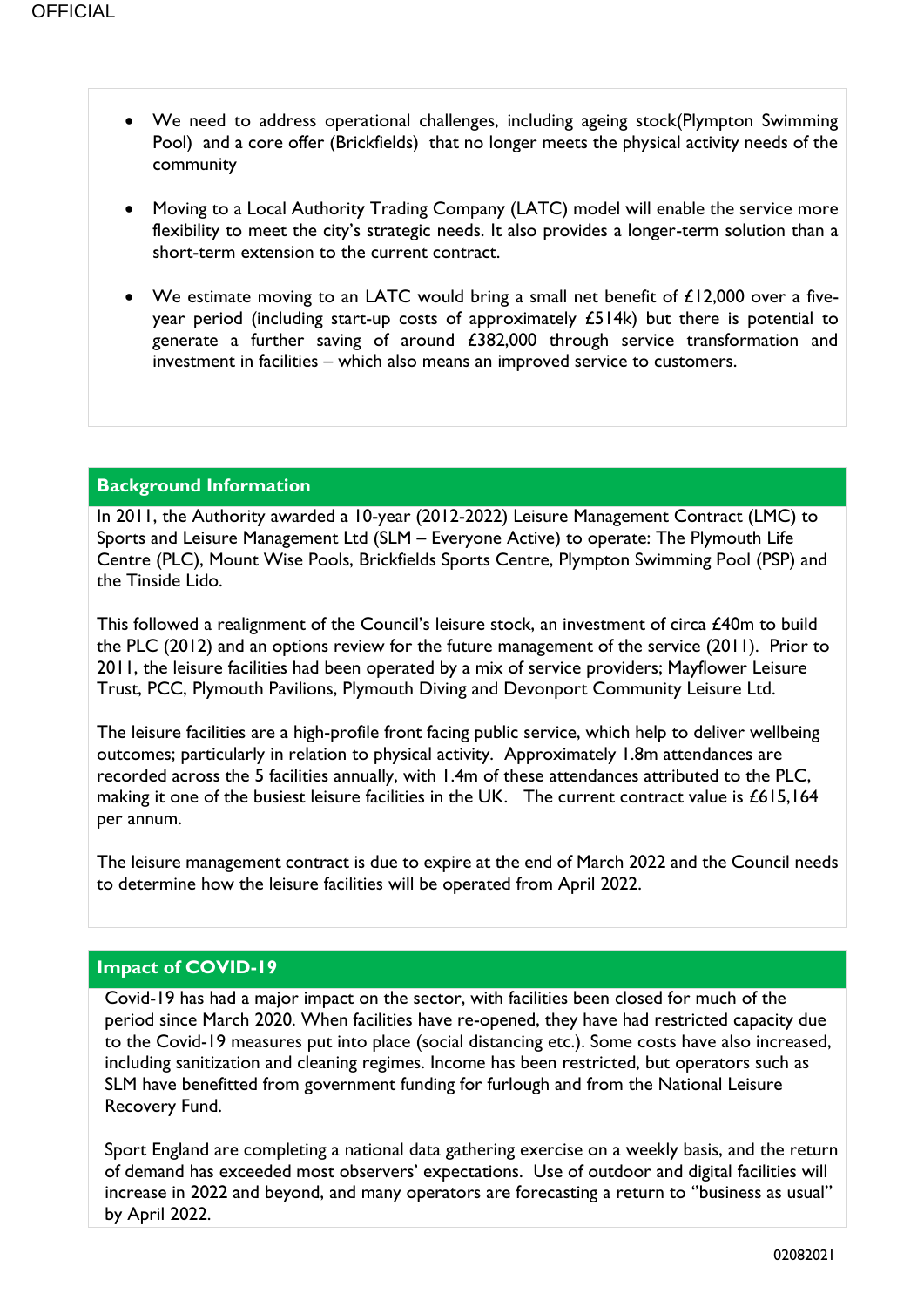The impact of Covid-19 on the marketplace is covered in detail in the independent market assessment provided by Fathom. In summary, there is very little competitive tension in the market for leisure operators at present. Operators are currently risk averse and generally offering terms that are less attractive than in previous years. The independent market assessment concludes with the view that it is highly probable that there is insufficient market tension to secure a Best Value outcome from outsourcing at present, and possibly for a period of 24 -36 months.

## **Strategic Vision**

### **"Plymouth to be the most active coastal city by 2034"**

Evidence for the contribution of physical activity, sport, and leisure on healthy and thriving communities is overwhelming. This is due to the established synergy between physical movement, social connection, educational attainment, economic growth, community resilience and disease prevention.

Plymouth is generally an active city, but it has an underlying challenge: inactivity levels are higher than the Devon and national averages with more than one in four adults not active at all (i.e. sedentary). While this is a stark challenge, the city has good foundations from which to 'level the playing field'. It has an established commitment to tackling inequality, some of the best green, blue and built assets in the UK, and the intent to 'unlock' them.

One of the main drivers for changing to an LATC model elsewhere in the  $UK<sup>†</sup>$  has been the requirement to completely redesign and realign the operation of the leisure centres to the new strategic priorities of the Council; including addressing health inequalities and targeting the most vulnerable members of the community.

The Plymouth Plan 2014-34 remains the overarching plan for the City and the effective operation of the leisure centres will make major contributions to the following strategic outcomes;

| <b>Policy HEA3 Supporting</b>   | Policy HEA4 Playing an active   | Policy HEA5 Delivering strong |
|---------------------------------|---------------------------------|-------------------------------|
| adults with health and social   | role in the community.          | and safe communities and      |
| care needs.                     |                                 | good quality neighbourhoods.  |
| Policy HEA6 Delivering a safe,  | Policy HEA7 Optimising the      |                               |
| efficient, accessible,          | health and wellbeing benefits   |                               |
| sustainable and health-         | of the natural environment.     |                               |
| enabling transport system.      |                                 |                               |
| <b>Policy GROI Creating the</b> | <b>Policy GRO5 Enhancing</b>    |                               |
| conditions for economic         | Plymouth's sporting facilities. |                               |
| growth.                         |                                 |                               |

In November 2020, Plymouth City Council (PCC) approached partner Active Devon (AD) to help facilitate a clearer vision and strategic direction for the provision of physical activity, sport and leisure through a discussion report and recommendations.

The strategic objectives are defined in the illustration below:

**<sup>.</sup>** <sup>1</sup> According to feedback received during research into the development of the LGA guide to leisure insourcing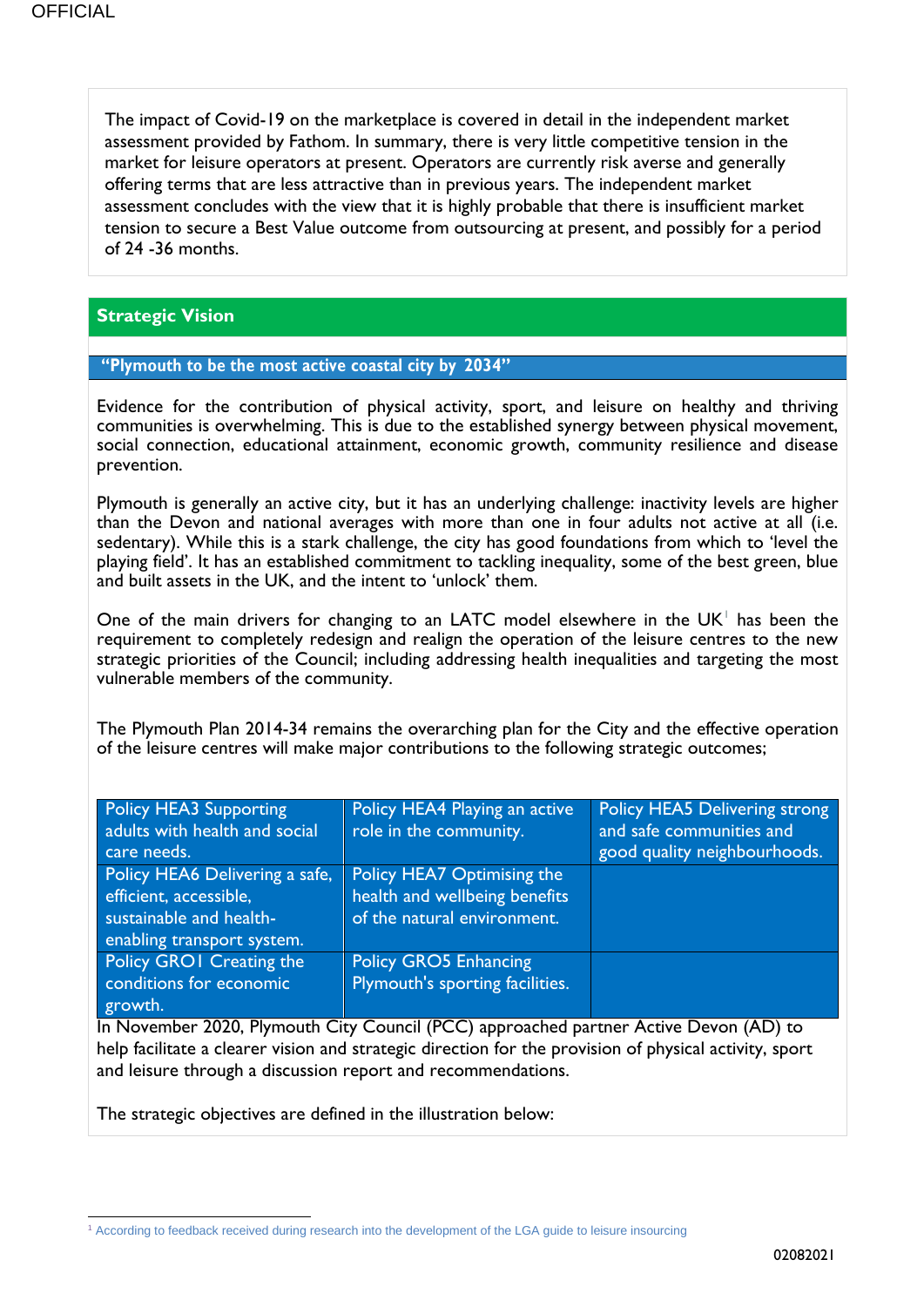

## **Case for Change**

The Council's goal is for Plymouth to be the most active coastal city in England by 2034.

The current contractual arrangements require the Council to pay an annual contract price to the current provider; the Council will challenge itself to achieve best value from the service from April 2022 onwards. Achieving savings in the current climate will be difficult.

There are a range of investment opportunities available to the Council, the current provider, or other parties (or a combination of these). Whether through a revenue charge / fee or capital sum, the Council will be the main funder and should ensure that it generates the best return on investment (ROI).

Additionally, a core number of operational challenges have been identified by the existing service provision, which should be addressed through the provision of an options appraisal:

- **•** Ageing facility stock, in particular Plympton Swimming Pool
- Core facility offer which no longer meets the physical activity needs of the community i.e. Brickfields Sports Hall / stand-alone pool at Plympton; under-utilization of green spaces at Brickfields
- Profit share arrangement (has not been triggered during the current Contract term), despite some of the highest throughput figures of any leisure centre in the Country (precovid) at PLC
- The current provider has provided transparency on the financial challenges it faces.
- An injection of capital has been identified to support business growth and promote physical activity at Brickfields and Plympton Swimming Pool

The Council's aims include;

- improving the quality of leisure facilities and services by delivering better social outcomes, e.g. to meet new policies in the Plymouth Plan and Towards an Active Plymouth (effectiveness);
- improving the delivery of leisure facilities and services through better use of inputs and outputs (efficiency);
- reducing the costs of providing the leisure facilities and services (economy);
- ensuring the Council is able to meet legal, regulatory or organisational requirements and accepted best-practice (compliance and conformance);
- averting service failure and partial service failure and providing business continuity (replacement).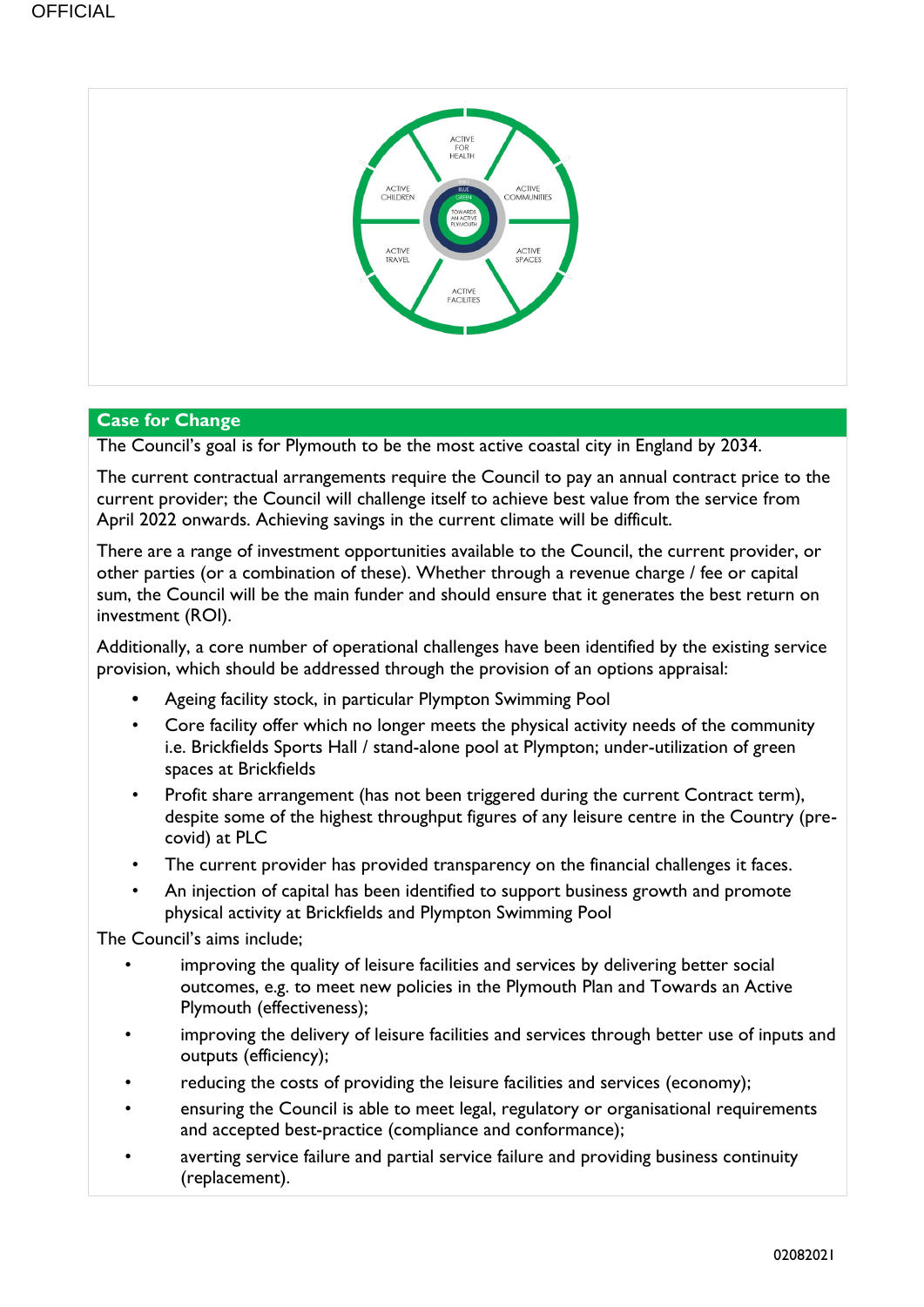### **Scope**

The initial scope includes the occupancy, operation and maintenance of the following facilities;

- a. Plympton Swimming Pool
- b. Tinside Lido
- c. Mount Wise Outdoor Pools
- d. Brickfields Sports Centre and recreation Ground
- e. Plymouth Life Centre (PLC).

In the work to date, the inclusion of the Sports Development functions has not been considered, but this is an option that may be considered at a future stage.

### **Constraints**

Limited time available to decide on the best option and to implement in time to achieve an effective transfer by no later than 1st April 2022.

Limited time available to deliver the LATC's Proposal and Business Plan by October 2021.

Lack of certainty around the market conditions for outsourcing – validated by the independent view obtained from Fathom Consultancy Solutions.

Dependence upon data and financial information provided by the current provider.

Caveats stated in the Financial Impact Assessment, including the assumption that the LATC is able to generate the same levels of income as the current provider, at a similar cost of operation.

A degree of uncertainty around the true net benefit of NNDR relief to the Council.

Availability of the Council to carry the burden of the non-recurring costs in year one and the costs of developing and executing the deployment of the LATC in the current year budget.

Officer time and resource required to implement any of the options.

The ability of the LATC to meet the income and expenditure projections will be largely determined by the quality of management and leadership of the LATC and its board of directors. In particular, the LATC will need expert sales and marketing and multimedia platform support to replace these business critical support functions previously provided by the current provider's head office functions.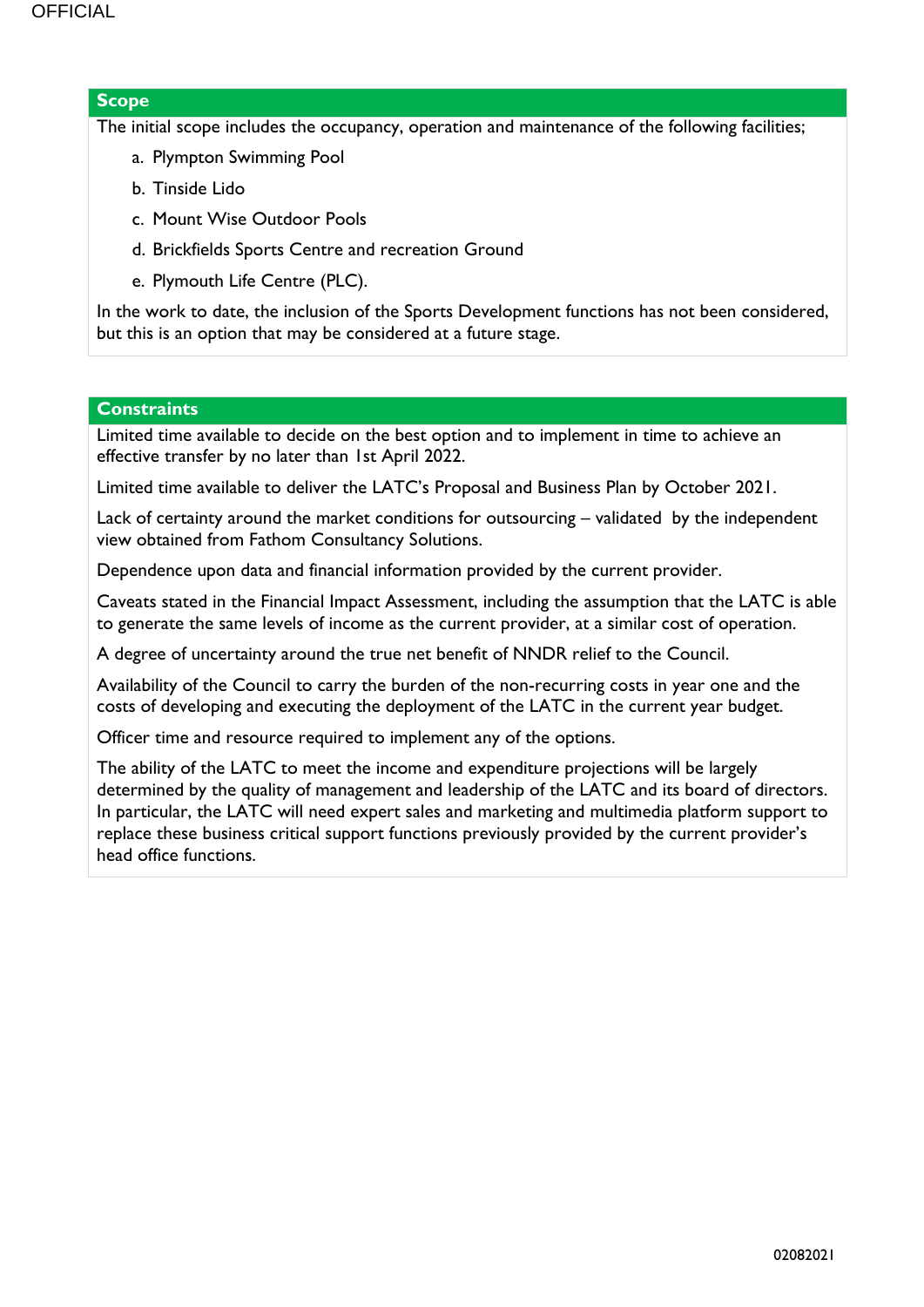# **Options Appraisal**

The critical success factors are the attributes essential for successful delivery, against which the options have been appraised.

| Criteria                                                                                                                    | Weighting |
|-----------------------------------------------------------------------------------------------------------------------------|-----------|
| Ability to secure VAT concessions and innovate to deliver<br>efficiency savings - over the longer term                      | 20%       |
| Ability to determine and adopt the Council's preferred pricing<br>and programming policy                                    | 20%       |
| Ability to secure new income streams including health and<br>wellbeing and to deliver investment plans with good ROI        | 20%       |
| Ability to secure high quality jobs and work related training for<br>local people                                           | 15%       |
| Ability to change direction and priorities to align to the changing<br>priorities of the Council and the Plymouth community | 25%       |

| <b>OPTION I</b>      | Do nothing                                                                                                                                                                                                                                                                                                         |
|----------------------|--------------------------------------------------------------------------------------------------------------------------------------------------------------------------------------------------------------------------------------------------------------------------------------------------------------------|
| <b>Description</b>   | Allow contract with the current provider reach expiration                                                                                                                                                                                                                                                          |
| <b>Net Costs</b>     | N/A                                                                                                                                                                                                                                                                                                                |
| <b>Advantages</b>    | Savings on process costs and of opportunity cost for officer time                                                                                                                                                                                                                                                  |
| <b>Disadvantages</b> | High probability of closure / service continuity failure (partial failure) or<br>increased costs through last minute negotiation with limited options.                                                                                                                                                             |
| <b>Conclusion</b>    | Not viable                                                                                                                                                                                                                                                                                                         |
|                      |                                                                                                                                                                                                                                                                                                                    |
| <b>OPTION 2</b>      | <b>Extend with the current provider</b>                                                                                                                                                                                                                                                                            |
| <b>Description</b>   | Agree terms with the current provider for three-year extension                                                                                                                                                                                                                                                     |
| <b>Net Costs</b>     | Assumed to be on the same basis as year ten of the contract.                                                                                                                                                                                                                                                       |
| <b>Advantages</b>    | Some savings on process costs and of opportunity cost for officer time                                                                                                                                                                                                                                             |
| <b>Disadvantages</b> | Would be very much an 'interim holding position' not addressing the long-<br>term strategic vision of the service. Due to market uncertainty operator<br>unlikely to be able to fund any capital improvements                                                                                                      |
| <b>Conclusion</b>    | Not preferred strategically.                                                                                                                                                                                                                                                                                       |
|                      |                                                                                                                                                                                                                                                                                                                    |
| <b>OPTION 3</b>      | <b>Outsource</b>                                                                                                                                                                                                                                                                                                   |
| <b>Description</b>   | This would involve the completion of a tendering event compliant with the<br>Public Contract Regulations 2015 (or equivalent for Concession).                                                                                                                                                                      |
| <b>Net Costs</b>     | Independent advice has been taken from Fathom Consultancy Solutions that<br>there is unlikely to be competitive tension in the market for between 18 -36<br>months and that it is therefore highly unlikely that this could result in the<br>Best Value outcome. To support Local Authorities the LGA has provided |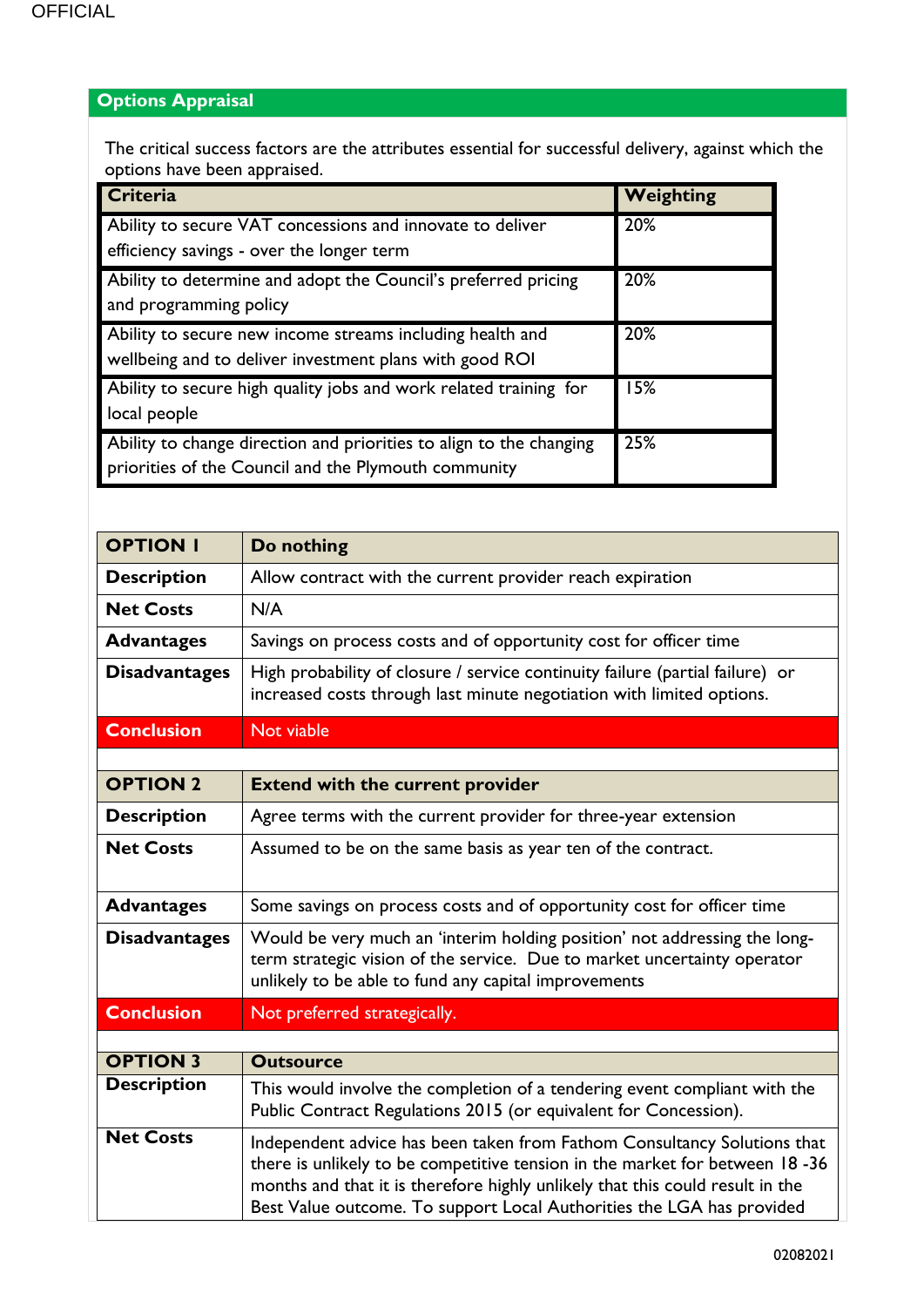|                      | recent guidance : A guide to the emergency insourcing of leisure services  <br><b>Local Government Association</b>                                                                                                                                                                                                                                                                                                                                                                                                                                                              |
|----------------------|---------------------------------------------------------------------------------------------------------------------------------------------------------------------------------------------------------------------------------------------------------------------------------------------------------------------------------------------------------------------------------------------------------------------------------------------------------------------------------------------------------------------------------------------------------------------------------|
| <b>Advantages</b>    | Can secure a degree of contractual cost certainty in normal market<br>conditions.                                                                                                                                                                                                                                                                                                                                                                                                                                                                                               |
| <b>Disadvantages</b> | The contract will need to allow changes to the Specification to meet the<br>Council's changing priorities. Lowest cost option will generally provide a lot<br>of discretion for the operator to set pricing and programming policy<br>(commercial liberties).<br>No guarantee that the process would result in an award of any kind                                                                                                                                                                                                                                             |
| <b>Conclusion</b>    | There is compelling evidence that there is unlikely to be a<br>'competitive leisure market' during the Covid Pandemic impact<br>period.                                                                                                                                                                                                                                                                                                                                                                                                                                         |
|                      |                                                                                                                                                                                                                                                                                                                                                                                                                                                                                                                                                                                 |
| <b>OPTION 4</b>      | Alliance based contract or community asset transfer (CAT)                                                                                                                                                                                                                                                                                                                                                                                                                                                                                                                       |
| <b>Description</b>   | This would involve the transfer of assets to a community-based organisation<br>through a process known as Community Asset Transfer (CAT). Fathom<br>Consultancy Solutions suggest that it is almost inconceivable that a qualifying<br>community-based organisation will have the capacity and financial resources<br>to take on the occupancy of the range of facilities within scope. It is possible<br>that some of the smaller assets could be suitable for CAT. Transfer of the<br>service to a LATC, will allow time to explore management options for<br>smaller assets. |
| <b>Net Costs</b>     | Unknown, without completion of a process.                                                                                                                                                                                                                                                                                                                                                                                                                                                                                                                                       |
| <b>Advantages</b>    | Maybe suitable for smaller facilities that require long-term capital<br>investment through a long-term lease.                                                                                                                                                                                                                                                                                                                                                                                                                                                                   |
| <b>Disadvantages</b> | Will require a complex contract                                                                                                                                                                                                                                                                                                                                                                                                                                                                                                                                                 |
| <b>Conclusion</b>    | Not viable within the timescale available, but the benefits can still be<br>secured in options 5 and 6                                                                                                                                                                                                                                                                                                                                                                                                                                                                          |
|                      |                                                                                                                                                                                                                                                                                                                                                                                                                                                                                                                                                                                 |
| <b>OPTION 5</b>      | <b>In-house provision</b>                                                                                                                                                                                                                                                                                                                                                                                                                                                                                                                                                       |
| <b>Description</b>   | This would involve the transfer of staff to the Council. The Council would<br>take on all trading risks and the cost of running and maintain the facilities.                                                                                                                                                                                                                                                                                                                                                                                                                    |
| <b>Net Costs</b>     | Financial Impact Assessment suggests an annual cost of approximately<br>£2.074m (an increase of more than $£1.465m$ per annum based on the<br>existing costs with the current provider. This is mainly due to harmonisation<br>workforce costs, pensions, loss of NNDR and VAT).                                                                                                                                                                                                                                                                                                |
| <b>Advantages</b>    | Direct control and ability to change policies to reflect Council strategic aims<br>without complex third party interests. Secures long term service continuity                                                                                                                                                                                                                                                                                                                                                                                                                  |
| <b>Disadvantages</b> | Loss of degree of cost certainty. Council would retain the full trading risk.<br>Does not benefit from VAT concessions.                                                                                                                                                                                                                                                                                                                                                                                                                                                         |
| <b>Conclusion</b>    | Not affordable                                                                                                                                                                                                                                                                                                                                                                                                                                                                                                                                                                  |
|                      |                                                                                                                                                                                                                                                                                                                                                                                                                                                                                                                                                                                 |
| <b>OPTION 6</b>      | Local authority trading company (LATC)                                                                                                                                                                                                                                                                                                                                                                                                                                                                                                                                          |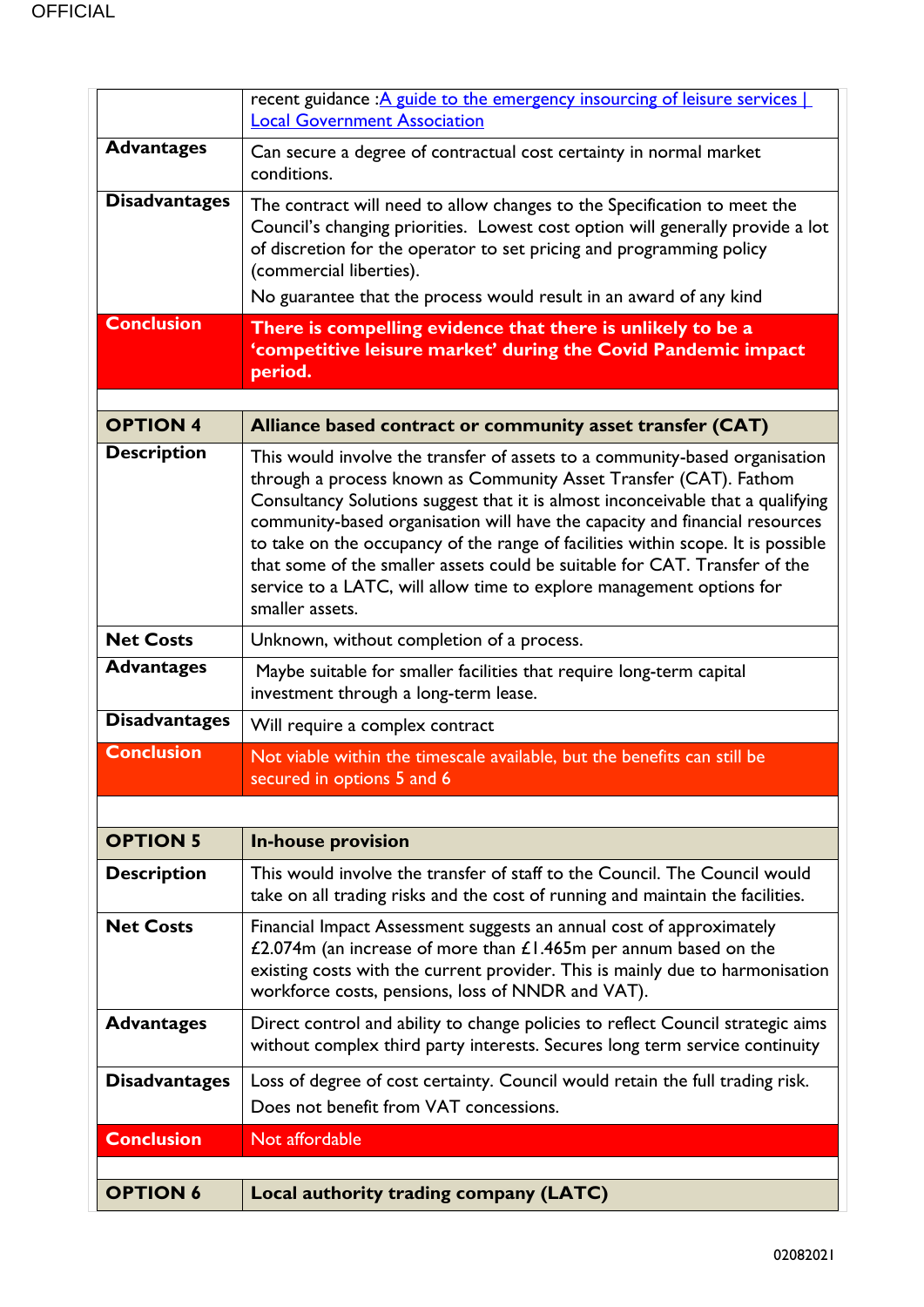| This would involve the transfer of staff to a company owned and controlled<br>by the Council (a Local Authority Trading Company LATC).                                                                                                                                                                                                                                                                                                                                                                                                                                                                                                                                                                                                                                                                                                                                                                                                           |
|--------------------------------------------------------------------------------------------------------------------------------------------------------------------------------------------------------------------------------------------------------------------------------------------------------------------------------------------------------------------------------------------------------------------------------------------------------------------------------------------------------------------------------------------------------------------------------------------------------------------------------------------------------------------------------------------------------------------------------------------------------------------------------------------------------------------------------------------------------------------------------------------------------------------------------------------------|
| The LATC would show a small net revenue benefit of £12k over the five-<br>year period (when bench marked against existing contract costs and after<br>start-up costs). With transformation and investment, the operation by the<br>LATC has the potential to generate a further saving of approximately £382k<br>over the initial five year term.                                                                                                                                                                                                                                                                                                                                                                                                                                                                                                                                                                                                |
| Capable of being delivered outside of public procurement regulations,<br>subject to compliance with the exemptions provided to a Council. Indirect<br>control and ability to change policies to reflect Council strategic aims in<br>agreement with the LATC. Benefits from VAT and NNDR concessions.<br>High quality jobs can be secured by a local employer (the LATC).<br>Provides latitude for staff cost reductions not available with the Council in-<br>house (LGPS pensions scheme closed etc.) /Secures long term service<br>continuity/Can facilitate the types of investment included within the Option<br>4 proposals (including future CAT transfers and investment schemes for<br>developing the facilities and products). The LATC can trade 20% of its<br>services outside of the Council (if benefits can accrue to the Council).<br>/Presents an opportunity to align the service with the strategic vision of the<br>Council. |
| Cost of establishment (advisors and officer time)<br>Ultimate trading risk remains with the Council.<br>Does not afford the degree of contractual cost certainty for the Council<br>available with outsourcing                                                                                                                                                                                                                                                                                                                                                                                                                                                                                                                                                                                                                                                                                                                                   |
| <b>LATC</b> Best fit option                                                                                                                                                                                                                                                                                                                                                                                                                                                                                                                                                                                                                                                                                                                                                                                                                                                                                                                      |
|                                                                                                                                                                                                                                                                                                                                                                                                                                                                                                                                                                                                                                                                                                                                                                                                                                                                                                                                                  |
|                                                                                                                                                                                                                                                                                                                                                                                                                                                                                                                                                                                                                                                                                                                                                                                                                                                                                                                                                  |

## **Preferred Option**

*Option 6 – Local Authority Trading Company is the preferred option as the best fit option.*

The commissioning outcomes of a LATC will reflect the 'Towards An Active Plymouth Strategy' to

- Encourage family and multi-generational participation
- Develop more grassroots sessions
- Create social networks and opportunities
- Target local communities
- Support the provision of free events
- Work with partners
- Ensure all activities are accessible and affordable
- Support vulnerable / low-income families to become active
- Encourage the use of cycles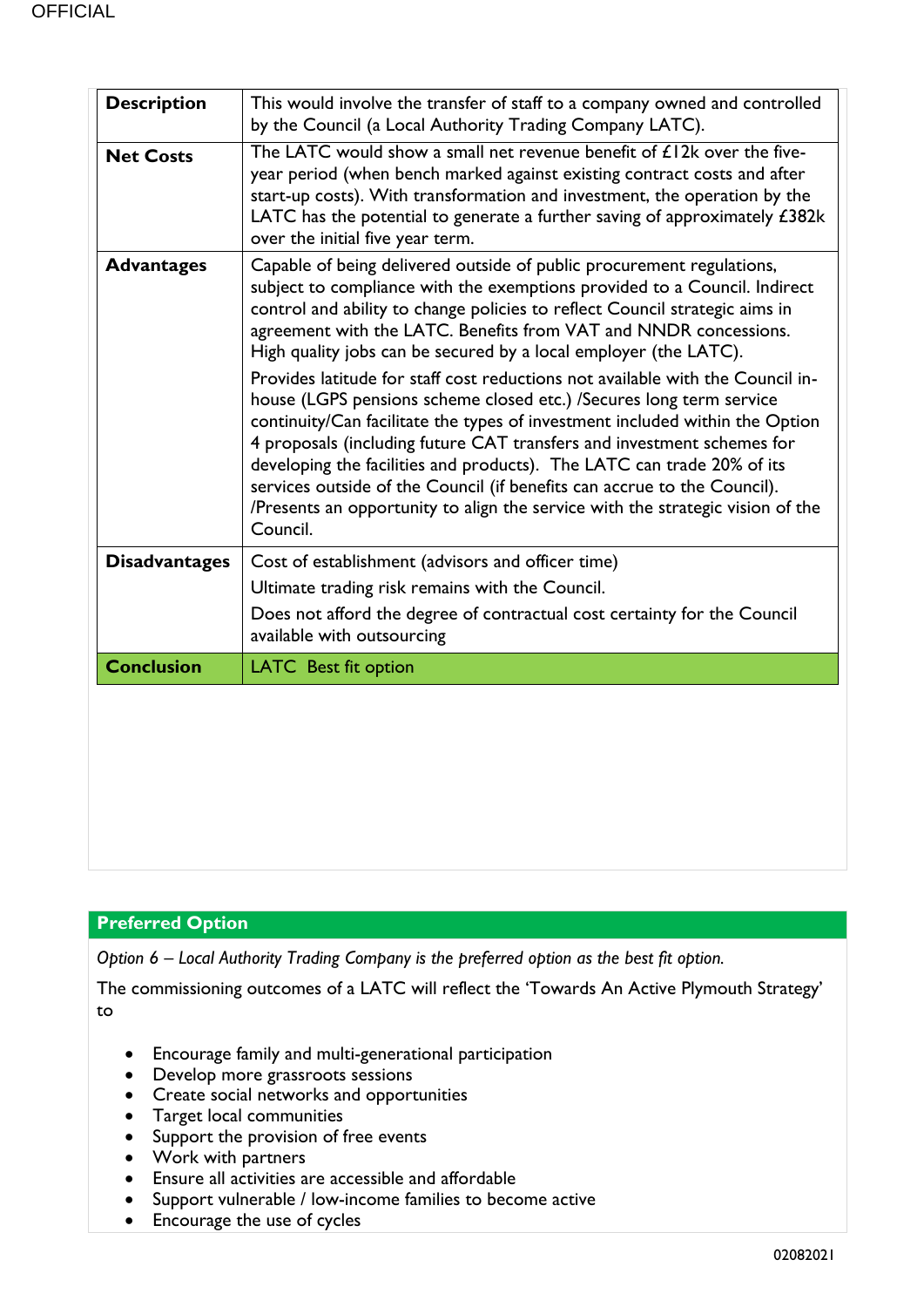- Support Disability Training opportunities
- Help reduce carbon impact
- Promote innovation and maximize assets

A core consideration of a LATC option is the ability to more closely align the Council's changing priorities with the way the leisure centres are operated and delivered.

The Council will gain benefits from VAT and NNDR concessions and the LATC will be able to secure high quality local jobs. This option secures long-term service continuity and the LATC can trade 20% of its services outside of the Council.

Financial modelling is contained under the Part II paper.

### **Alternative Delivery Vehicles**

Other options available would be to establish one of the following vehicles.

- Company Limited by Shares
- Mutual
- Charity
- Social Enterprise
- Limited Liability Partnership

Each of these forms has its own merits, advantages and disadvantages. A detailed examinationof the characteristics of each of these type of entities is set out in Appendix 1. However In this case these alternative delivery vehicles are not favoured for the following reasons:

- There is a need to maintain control over the company so as to be able to award contracts directly to it, and influence its strategic objective thus a Mutual/Social Enterprise or Trust would not be appropriate.
- It is not intended that the company would be profit driven thus a company limited by shares would not be appropriate. A "not for profit" company would be able to avail business rates relief.

# **LATC CREATION**

### **Branding and Company Registration**

A name and brand will be created for the company, as well as a communications plan. This will need to be subject to a formal check at Companies House to ensure it is available for use at the time the LATC is formed.

## **Governance**

This Business Case assumes that the Council will use the provisions of section 1 of the Localism Act 2011 to establish the LATC as a wholly owned subsidiary company. The LATC's Articles of Association will be prepared in accordance with this section and the general legal requirements.

The LATC will be a "not for profit" company limited by guarantee and will be a wholly owned company of the Council.

The company shall be 'teckal compliant' meaning that the Council can award contracts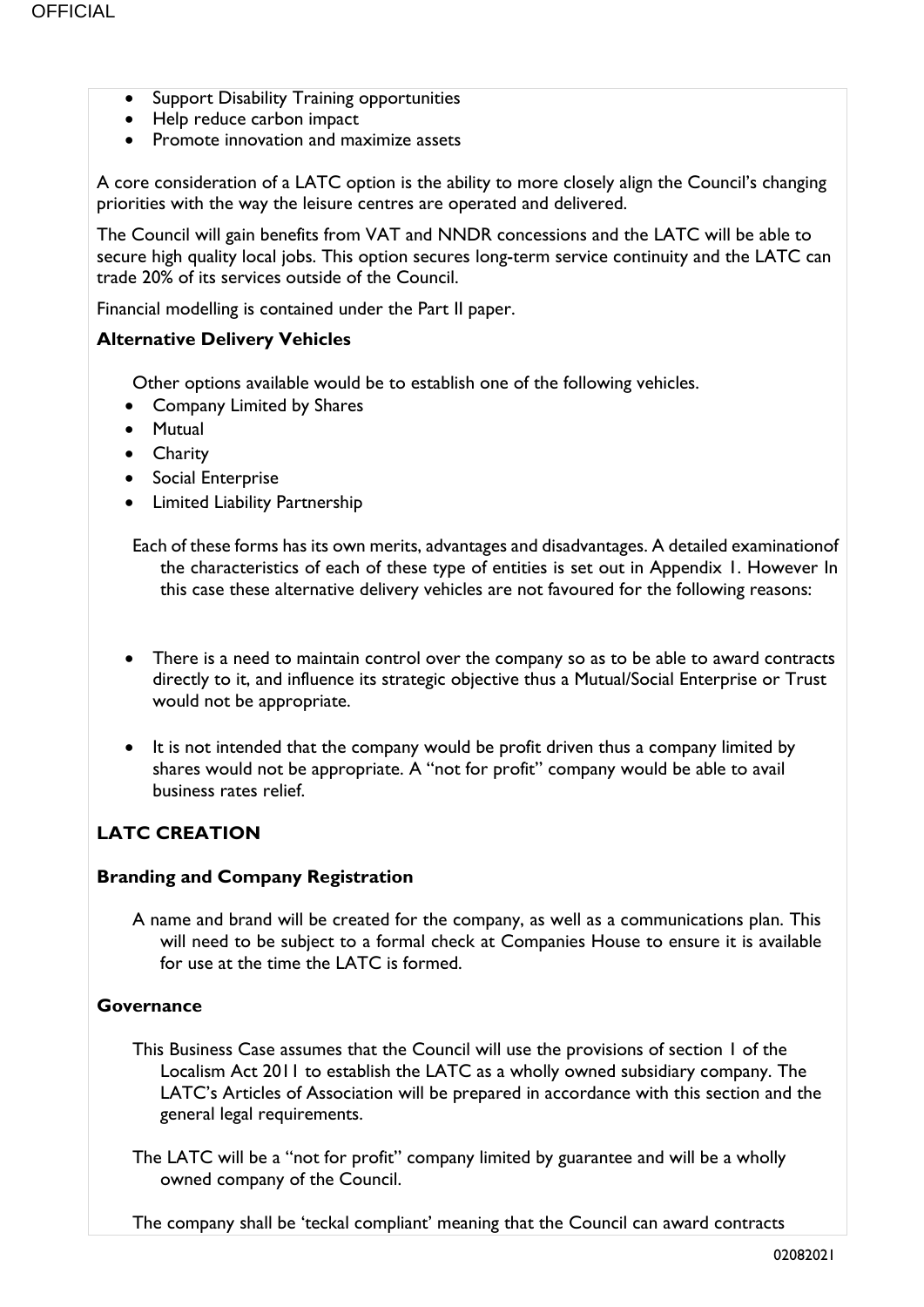directly to the company without the Council having to undertake a procurement exercise.

In the case of *Teckal* (C-107/98) the ECJ established an exemption from public procurement for the award of contracts by a public authority to a separate entity provided certain requirements were met. Those requirements were that:

- The contracting authority must exercise sufficient control over the separate entity (with the test applied being that the control should be similar to that which the contracting authority exercises over its own departments); and
- The separate legal entity must carry out the essential part of its activities for its owner authority/ies ("the essential activity test").

This exemption, widely known as the "Teckal exemption", was formally codified into the 2014 EU Procurement Directive (Article 12), and thereafter in UK law under the Public Contracts Regulations 2015 (Regulation 12), which also clarified that the requirement that the separate entity carried out the essential part of its activities for the owner authority meant that at least 80% of its activity must be for that authority. Regulation 12 also confirmed the principle established in case law that there can be more than one contracting authority owner.

The company's day to day governance will be managed by a Board of Directors. The Board of Directors is likely to consist of council officers who can bring commercial and other expertise to the company.

As the Council will be the sole member of the company it will have the ability to direct thedirectors to take or refrain from taking specified action. Furthermore, in order to comply with the 'teckal criteria' certain key matters will be reserved for consideration by the Council/its nominated representative.

A decision will be required by Cabinet or the Leader to appoint Directors to the company; and for an individual to act as member representative for the purpose of attendance at general meetings and dealing with reserved matters.

# **Finances**

In addition to the costs of running a leisure company, start-up costs of approximately  $£0.514m$ have been identified which includes, amongst other areas, computer systems and equipment, branding and website costs, and support costs to help set up the company.

If the Council choose not to deploy the LATC, there would be a cost of procurement estimated at around £200,000. In addition to the costs of procurement, other costs would have to be met by the Council through the contract as they will be reflected in the operators' bids for the nonrecurring costs associated with a range of expenditure similar to the start-up costs.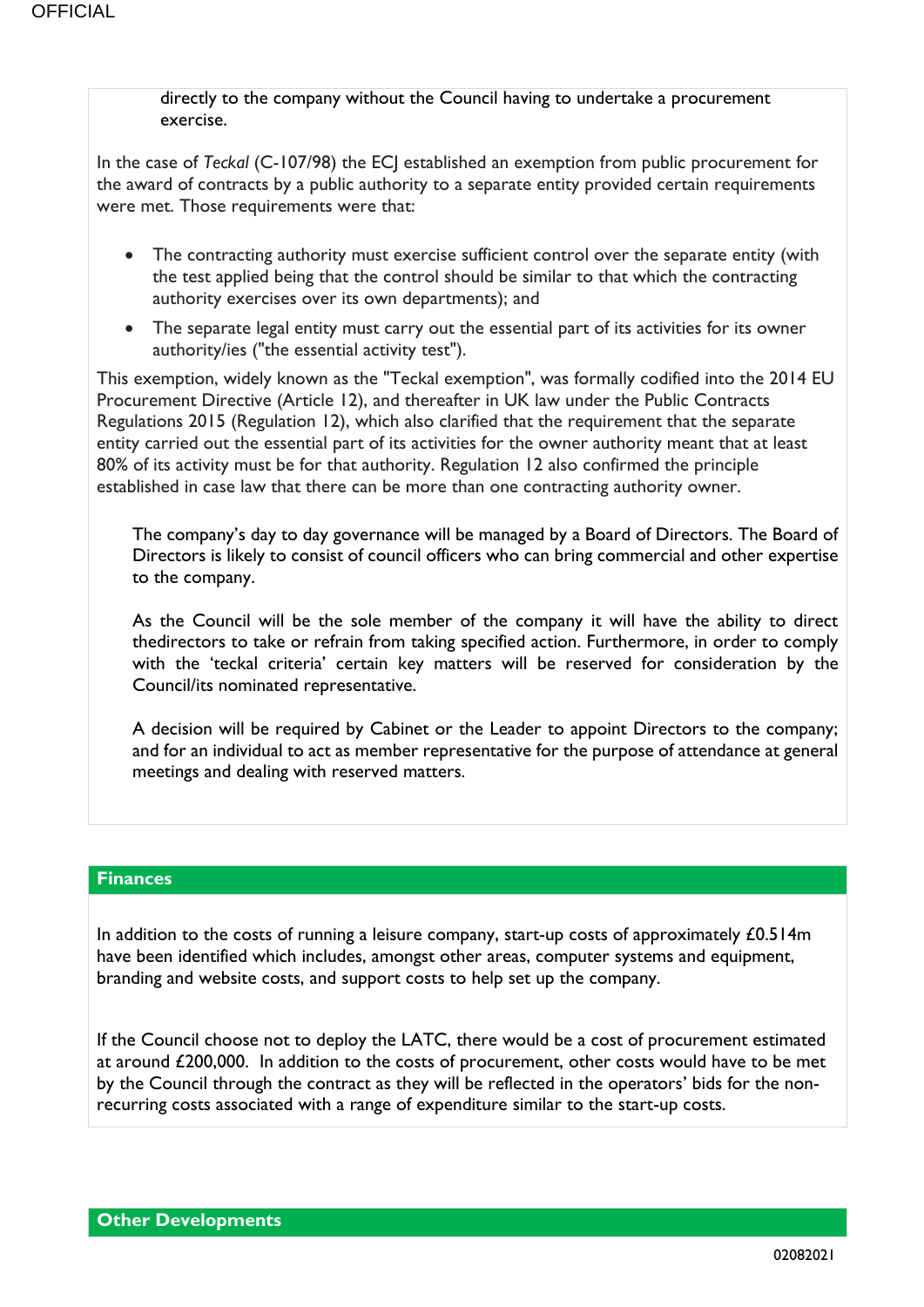A number of developments have been identified that could derive further benefits. These include-

**Plympton Gym Investment-** The scheme would involve enhancements generally and new gym capacity, and energy efficiency improvements.

- 270 square metre gym & store
- Fitness assessment room
- 2 x 75 square metre studios

**Brickfields Investment -** Approval to make the proposed alterations would require consent from Sport England and DCLL leisure trust, but could include:

- Convert the sports hall to a dedicated adventure play facility
- Convert the back store to a dedicated party area
- Create a café that serves into the play area and reception foyer
- Convert the current spin room to a power assisted gym
- Refurbish ground floor changing rooms to fitness changing
- Review options for an additional studio on floor one.

**Tinside -** There is an opportunity to align both Tinside and Mount Wise to the development of the National Marine Park in order to derive further investment, innovation and use.

Each of these initiatives be subject to a separate Business Case.

### **Delivery**

The following arrangements will need to be put into place to ensure the successful delivery of the proposals.

a. Project management arrangements, including;

- standards,
- governance arrangements
- roles and responsibilities
- delivery plans
- b. Project assurance (independent and impartial reviews) at different stages of the project lifespan.
- c. Change management arrangements, if required.
- d. Benefits realisation and plans, including benefits register.
- e. Risk management arrangements and plans, including risk register.
- f. Contract management arrangements and plans, if required.
- g. Post evaluation arrangements
- h. Contingency Plan (if applicable)

| <b>Approvals by</b><br><b>Council - Target</b><br>Date | <b>Planning Phase - 20</b><br>weeks | <b>Operational Phase - 12 weeks</b><br>required |
|--------------------------------------------------------|-------------------------------------|-------------------------------------------------|
| August 2021                                            | September 2021 -<br>December 2021   | January 2022 – March 2022                       |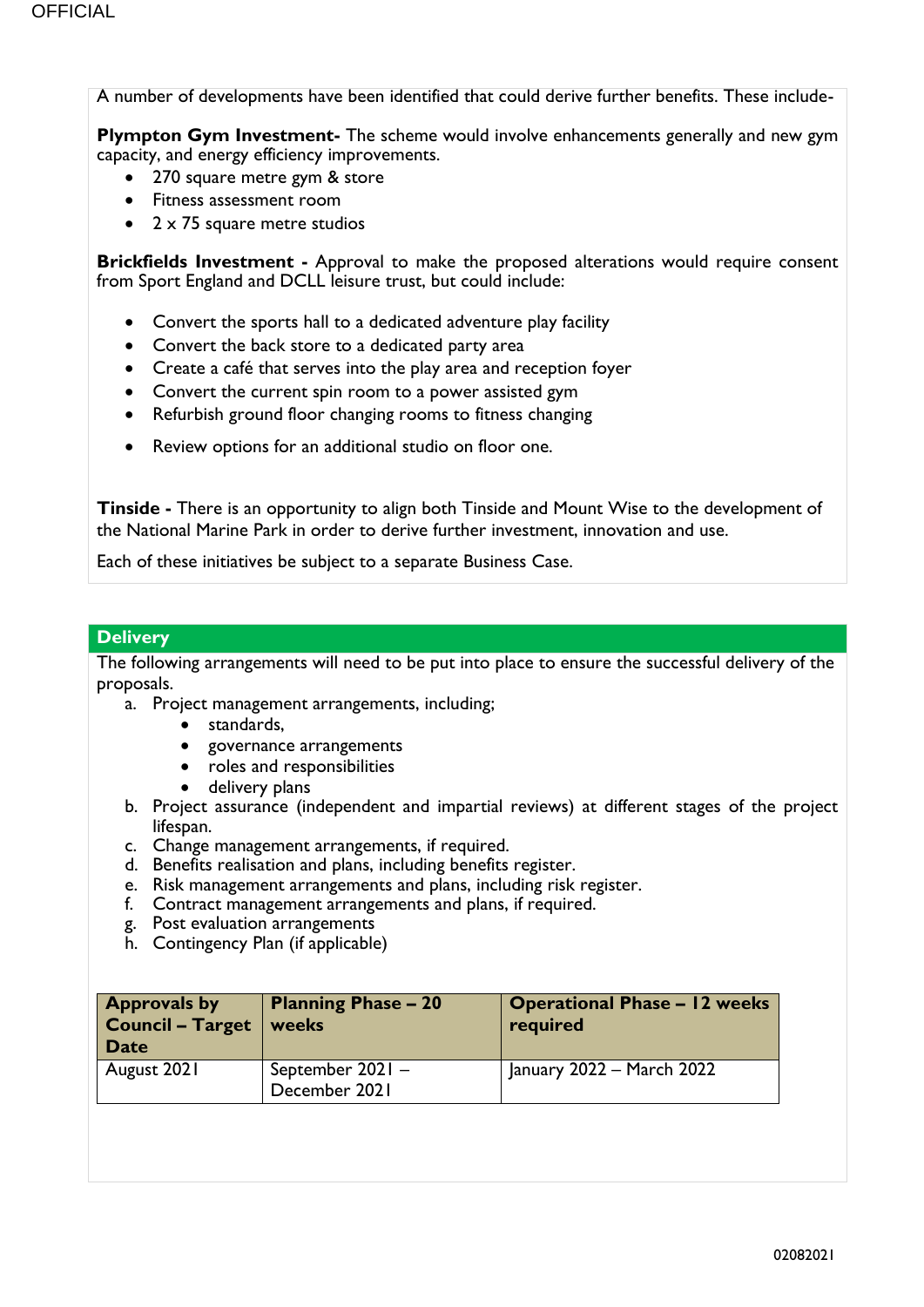

### **Recommended Decision**

It is recommended that Plymouth City Council establishes a Local Authority Trading Company for the delivery of Leisure Services from 2022/23.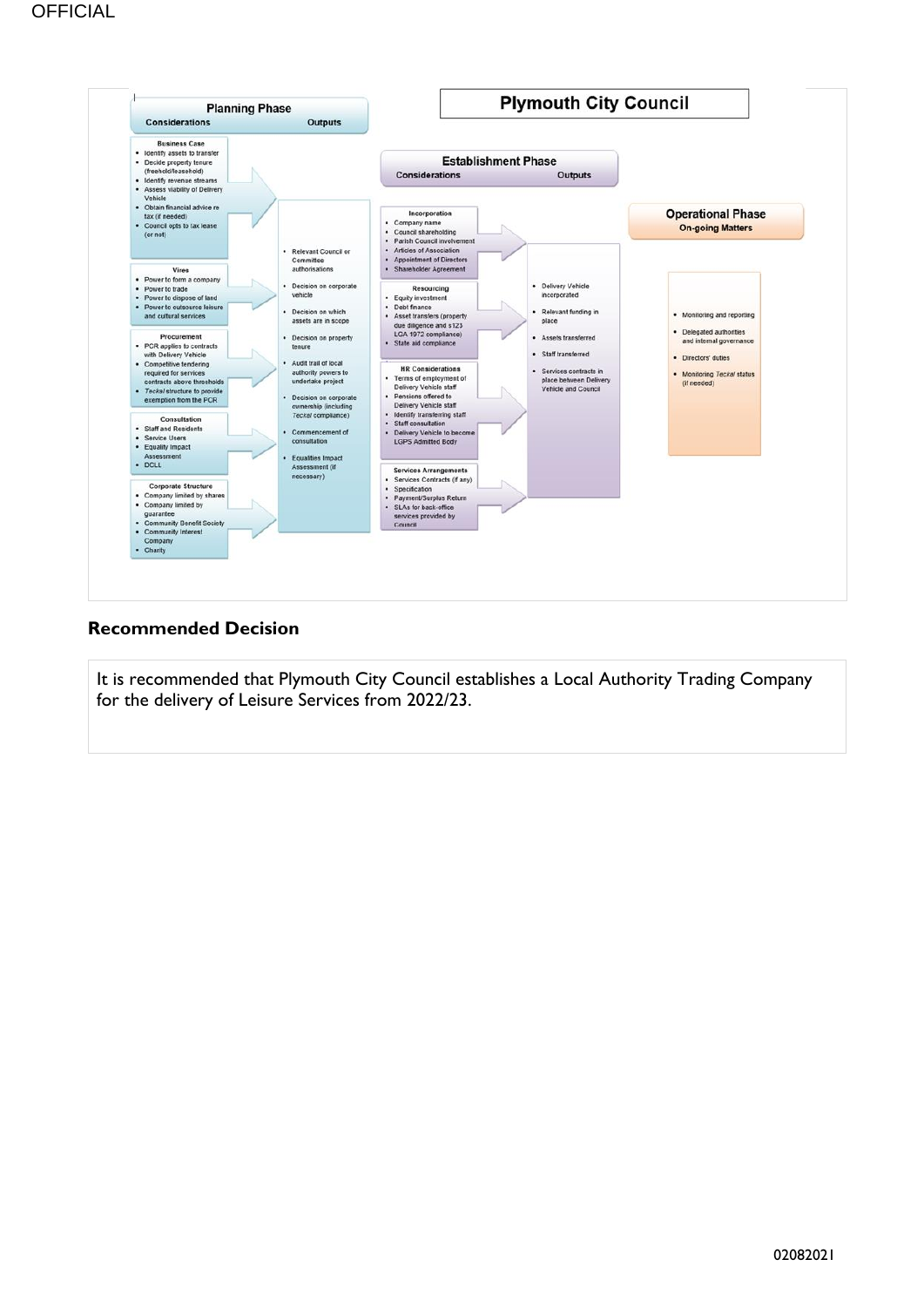# **Appendix 1 – Alternative Delivery Vehicles (ADV)**



| <b>Entity</b>                                 | <b>Legal</b><br><b>Identity</b><br><b>Separate</b><br>from its<br>members | <b>Limited liability</b><br>of members                               | <b>Scope to obtain</b><br>charitable<br>status/tax<br>benefits as a<br>charity                                                                        | <b>Main</b><br>potential<br>sources of<br>funding/inco<br>me                                                                                                                                                                                                                                                                   | Can it<br>distribut<br>$e$ profits? | <b>Asset lock</b>                                                    | <u>Mini</u> mun<br>number<br>director<br>sl<br>member<br>s or<br>equivale<br>nt                                                                                                                                                                                                              | <b>Typical</b><br><b>use</b>                                                                                                                             | <b>Issues</b>                                                                                                                                                                                                                                                          | Can it<br>be a Co-<br>operativ<br>$e$ ? |  |
|-----------------------------------------------|---------------------------------------------------------------------------|----------------------------------------------------------------------|-------------------------------------------------------------------------------------------------------------------------------------------------------|--------------------------------------------------------------------------------------------------------------------------------------------------------------------------------------------------------------------------------------------------------------------------------------------------------------------------------|-------------------------------------|----------------------------------------------------------------------|----------------------------------------------------------------------------------------------------------------------------------------------------------------------------------------------------------------------------------------------------------------------------------------------|----------------------------------------------------------------------------------------------------------------------------------------------------------|------------------------------------------------------------------------------------------------------------------------------------------------------------------------------------------------------------------------------------------------------------------------|-----------------------------------------|--|
| Company<br><b>Limited by</b><br><b>Shares</b> | <b>Yes</b>                                                                | yes - limited to<br>unpaid amount on<br>share (including<br>premium) | No, but can be a<br>trading subsidiary<br>of a charity which<br>covenants profits<br>to parent<br>trust/charity to<br>obtain maximum<br>tax advantage | Generating<br>surpluses from<br>trading<br>activities or<br>sale of assets<br>or other<br>income.<br>Members own<br>shares which<br>they either<br>purchase or<br>may be given<br>(eg through an<br>employee<br>share scheme).<br>If the company<br>is wound up,<br>liability is for<br>the amount<br>unpaid on the<br>shares. | Yes                                 | No - but<br>subject to<br>maintenanc<br>e of capital<br>restrictions | At least I<br>director<br>(a natural<br>person at<br>least 16<br>years old)<br>who may<br>be the<br>sole<br>member.<br><b>Members</b><br>will<br>decide<br>the most<br>important<br>decisions<br>regarding<br>the<br>company.<br><b>Directors</b><br>will carry<br>out the<br>day-to-<br>day | Most<br>common<br>business<br>structure<br>and well<br>recognised<br>by banks<br>and other<br>commercia<br>organisatio<br>ns as a<br>trading<br>vehicle. | Query use of<br>vehicle for<br>collaborative<br>Teckal type<br>venture or for<br>social<br>enterprise<br>given it is set<br>up to generate<br>and distribute<br>profits to<br>investors.<br>Permitted<br>under trading<br>powers and<br>wellbeing/locali<br>sm powers. | Yes                                     |  |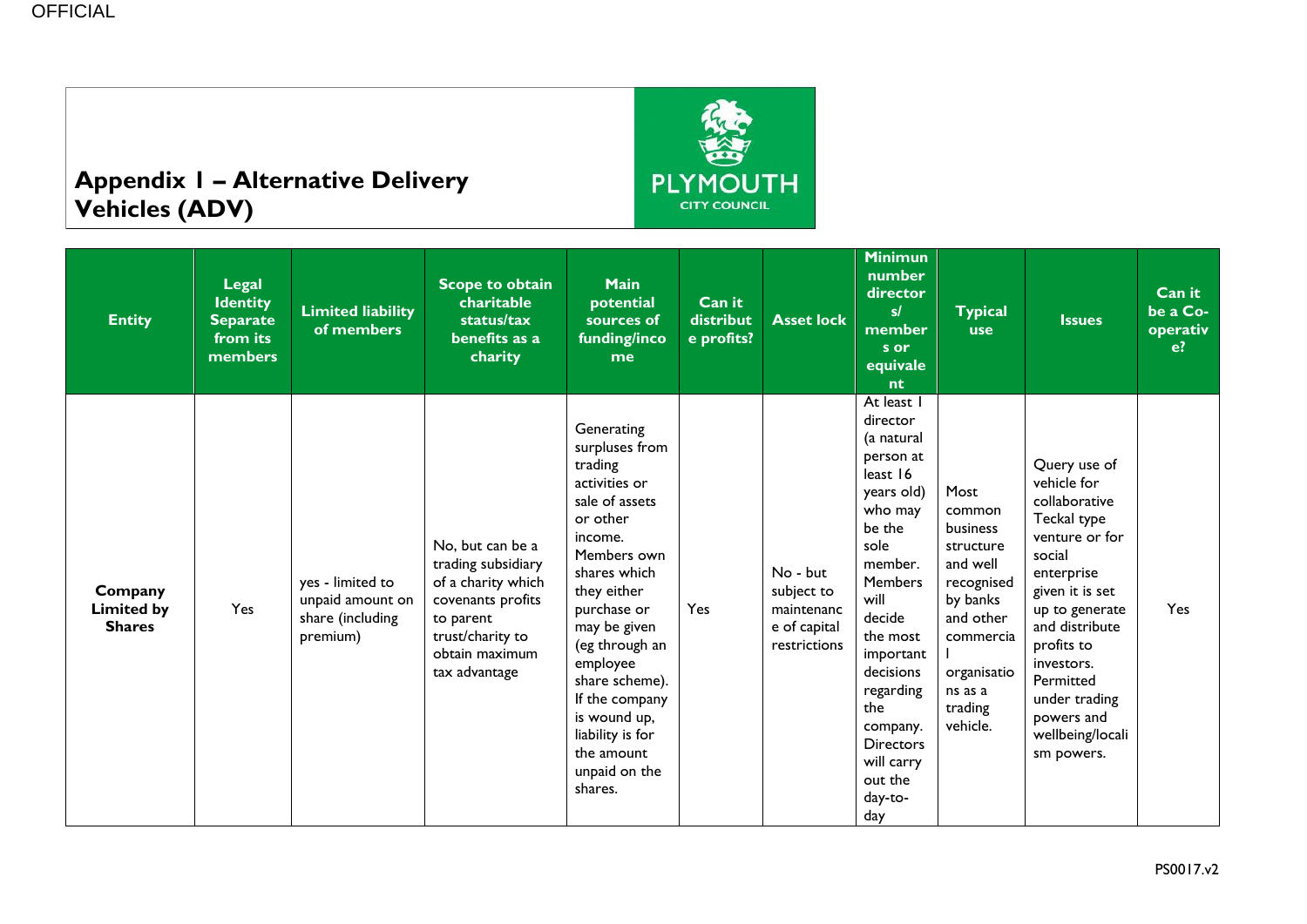|                                                      |     |                                                      |                                                                                      |                                                                                                                                                                                                           |                                                                                                                                                                                       |                                                                                                                                                               | business.                                                                                                                                                                                                                  |                                                                                                                                                                                     |                                                                                                                                                                                                                                                                                                                           |     |
|------------------------------------------------------|-----|------------------------------------------------------|--------------------------------------------------------------------------------------|-----------------------------------------------------------------------------------------------------------------------------------------------------------------------------------------------------------|---------------------------------------------------------------------------------------------------------------------------------------------------------------------------------------|---------------------------------------------------------------------------------------------------------------------------------------------------------------|----------------------------------------------------------------------------------------------------------------------------------------------------------------------------------------------------------------------------|-------------------------------------------------------------------------------------------------------------------------------------------------------------------------------------|---------------------------------------------------------------------------------------------------------------------------------------------------------------------------------------------------------------------------------------------------------------------------------------------------------------------------|-----|
| <b>Private</b><br>company<br>limited by<br>guarantee | Yes | yes - limited to<br>the amount of<br>their guarantee | yes, if it has<br>charitable objects<br>satisfactory to the<br>Charity<br>Commission | Fund raising/<br>grants/donatio<br>ns. Trading or<br>other income-<br>generating<br>activities if<br>permitted by<br>its objects.<br>Borrowing if<br>income<br>sufficient and<br>constitution<br>permits. | In.<br>principle<br>yes, but<br>companies<br>limited by<br>guarantee<br>often have<br>a<br>prohibitio<br>n on<br>distributin<br>g profits in<br>the<br>articles of<br>associatio<br>n | No specific<br>requiremen<br>t but<br>provisions<br>with such<br>an effect<br>could be<br>included in<br>memorand<br>um and/or<br>articles of<br>association. | At least I<br>director<br>(a natural<br>person at<br>least 16<br>years old)<br>who may<br>be the<br>sole<br>member.<br>$\mathsf{A}$<br>registered<br>trust will<br>usually<br>have a<br>number<br>of trustee<br>directors. | Proposals<br>requiring<br>the body<br>to own<br>land or<br>other<br>assets,<br>enter into<br>contracts,<br>employ<br>staff, hold<br>a bank<br>account<br>and/or<br>borrow<br>money. | Recognised<br>entity for a not<br>for profit<br>distributing<br>enterprise<br>where asset<br>ownership and<br>contracting<br>envisaged, a<br>degree of<br>continuity is<br>sought and/or<br>there are<br>benefits in<br>limiting<br>liability.<br>Permitted<br>under trading<br>powers and<br>localism/wellbe<br>ing etc. | Yes |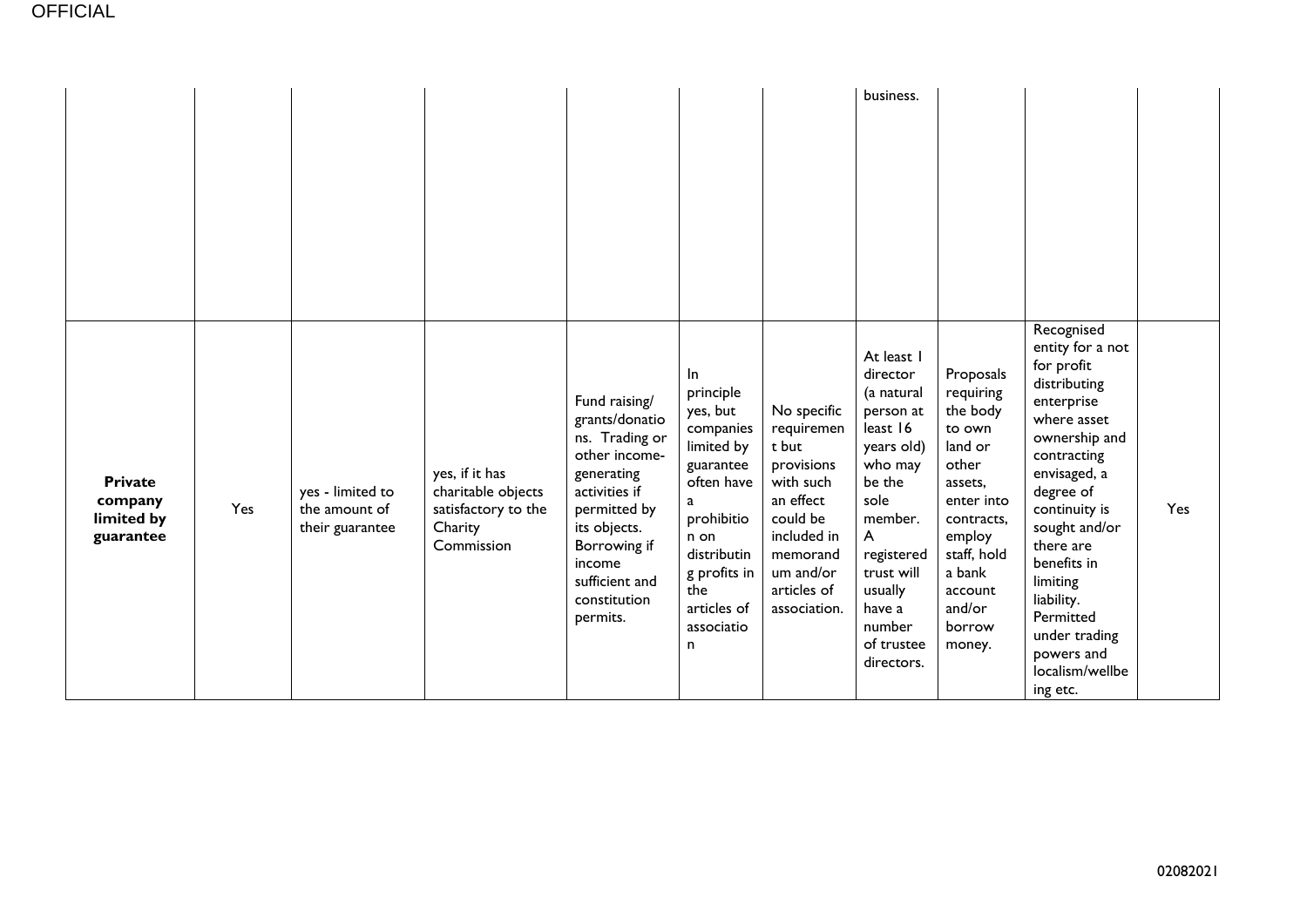| <b>Community</b><br>interest<br>company<br>(CIC)                                                           | Yes | yes - may either<br>be limited by<br>shares or<br>guarantee              | No                                                                                                                                                     | Similar to<br>company<br>limited by<br>guarantee or<br>other private<br>company, but<br>scope for<br>raising equity<br>and debt<br>capital is<br>restricted by<br>their<br>community<br>interest<br>objectives and<br>limitations on<br>dividends and<br>interest<br>payments. | <b>Dividends</b><br>paid by<br>CICs are<br>subject to<br>limits set<br>by the<br>Secretary<br>of State.                                                                                                                       | <b>Articles</b><br>must<br>include an<br>'Asset Lock'<br>as set out<br>in the CIC<br>Regulations<br>2005.<br>Assets can<br>only be<br>transferred<br>at full<br>market<br>value.<br>Assets<br>remaining<br>on<br>dissolution<br>protected<br>for the<br>community | As for<br>company<br>limited by<br>guarantee,<br>shares or<br>any other<br>private<br>company.                                                                                                        | Intended<br>for social<br>enterprises<br>that wish<br>to use<br>assets and<br>profits for<br>public<br>benefits,<br>with<br>mandatory<br>asset lock<br>and<br>controls<br>on<br>dividends<br>to<br>reassure<br>potential<br>participant<br>s, donors<br><b>or</b><br>investors. | Basically a<br>limited<br>company with<br>an added<br>'overlay'.<br>Doubtful<br>whether<br>additional<br>costs and<br>complexity<br>justified by<br>benefits over<br>other forms.<br>Permitted<br>under trading<br>powers but<br>unlikely to be<br>suited to<br>public/public<br>collaborative<br>ventures. | Yes |
|------------------------------------------------------------------------------------------------------------|-----|--------------------------------------------------------------------------|--------------------------------------------------------------------------------------------------------------------------------------------------------|--------------------------------------------------------------------------------------------------------------------------------------------------------------------------------------------------------------------------------------------------------------------------------|-------------------------------------------------------------------------------------------------------------------------------------------------------------------------------------------------------------------------------|-------------------------------------------------------------------------------------------------------------------------------------------------------------------------------------------------------------------------------------------------------------------|-------------------------------------------------------------------------------------------------------------------------------------------------------------------------------------------------------|---------------------------------------------------------------------------------------------------------------------------------------------------------------------------------------------------------------------------------------------------------------------------------|-------------------------------------------------------------------------------------------------------------------------------------------------------------------------------------------------------------------------------------------------------------------------------------------------------------|-----|
| Industrial &<br>provident<br><b>Society (IPS)</b><br>for<br><b>Community</b><br><b>Benefit</b><br>(BenCom) | Yes | yes - members'<br>liability limited to<br>the amount<br>unpaid on shares | Cannot register as<br>a charity but if<br>meets charitable<br>criteria it may<br>benefit from<br>'exempt charity'<br>status and obtain<br>tax benefits | Equity<br>investment,<br>grants,<br>fundraising,<br>trade or other<br>income-<br>generating<br>activities and<br>borrowing<br>dependent on<br>constitution.                                                                                                                    | Generally<br>it is a<br>requireme<br>nt of<br>registratio<br>n with the<br>FSA that a<br><b>BenCom</b><br>should not<br>distribute<br>profits to<br>members<br>but retain<br>them for<br>the<br>benefit of<br>the<br>communit | Such<br>provisions<br>could be<br>included in<br>the<br>BenCom's<br>constitution                                                                                                                                                                                  | Every<br>IPS/BenC<br>om must<br>have a<br>committe<br>e of<br>managem<br>ent<br>(sometim<br>es called<br>'directors'<br>) and a<br>secretary.<br>Generally<br>a<br>minimum<br>of three<br>individuals | <b>BenComs</b><br>are one of<br>the two<br>forms of<br>IPS which<br>can be<br>registered<br>under the<br>1965 Act<br>and are<br>organisatio<br>ns with<br>social<br>objects to<br>run a trade<br>or<br>business<br>for the                                                      | <b>Organisations</b><br>which conduct<br>an industry,<br>business or<br>trade for the<br>benefit of the<br>community.<br>There must be<br>special reasons<br>why they<br>cannot register<br>as a company.<br>In practice<br>they are used<br>less frequently<br>than<br>companies<br>though                 | Yes |